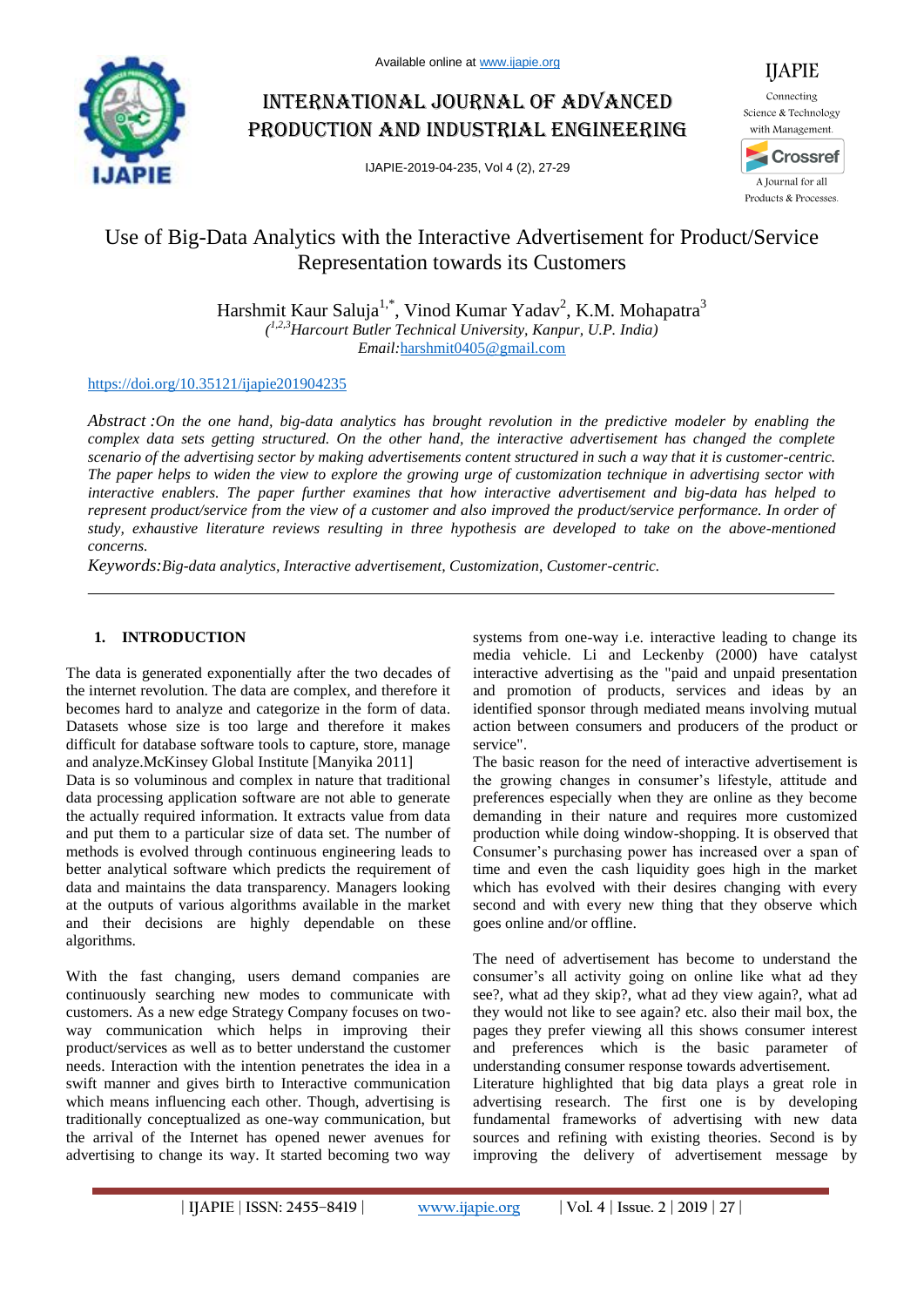targeting acustomized message to the target customer. The third is by sending messages to focus groups for developing new theories. (Sinanc S. S., 2013)

Normal advertisements are the ones that are advertiseroriented and they lack in connecting customers with them. Their main aim is to sell the product/ service and generate profits. Whereas Interactive advertisements are the ones that are consumer-oriented and they try to link the customers from their ad towards their product/ service. The main aim is not only for sale but also the sustainability of their customer for long-term.

## **2. LITERATURE REVIEW**

### *Big Data*

Literature highlights that data alone is found everywhere but extracting useful information from large data requires analytical techniques. There comes the role of big data as today when we are talking about business, engineering, advertisement, etc. its huge data cannot be analyzed without big data predictable and analytical techniques. (Mauro, 2018). Data is found, everywhere and it becomes essential to extract useful information from large data which requires predictable and analytical techniques. For it, big data analytics are required which are nowadays used in bus, engine, etc. for converting the huge data into useful forms. For industrial upgrade, it has proved itself as a measure of high growth and tool for their competencies. For scientific research activities, it helps in re-examining, scientific thinking and methods. It is a tool also for emerging disciplines and for perceiving and predicting it is proving itself to one of the biggest tool. In ancient times, predictions were done more on institutions rather than using analytical therefore results cannot be considered as authentic. But big data analytics are the reliable and also perceives human insights as the important parameter for the result analysis. (XiaolongJin,Benjamin W.Waha, 2015)

It was seen that in older times to predictions were done but at that time it was more based on intuitions, and therefore these were somewhere or other considered to be biased and not so clear indicator of future possibilities. But, Big data decisions are reliable as on one-hand as it is based on evidence rather than intuition and on the other-hand it also perceives human insights as an important parameter for analysis of data which helps to give a reliable and authentic result (Brynjolfsson, 2012). The growing importance of big data is not hidden anymore. Big data has brought revolution in every field it may be business, public administration and so on. (C.L. Philip Chen, 2014)Information, technology, methods, and impact are considered essential characteristics of big data. (Grimaldi, 2016). Information is the main characteristic of big data as if there is no information there is no need for big data. Information urges the need for big data. Without the use of technology, the authenticity of big data result is questionable. It is technology only which has triggered the need for big data among all fields. The method if not applied to raw data does not lead to fair results. The impact is the most important feature of big data. It is the impact only which make big data what it is today. After the characteristic now let us know its components.

Big data has three V's, and they are variety, velocity and volume where volume implies large data, velocity means with high speed and variety as the huge sources that are available. (Edward C. Malthouse, 2017) Further, the V's were expanded by adding value, verocity, variability and visualization. (Hofacker, 2016) Further volatile was added to the list of V's. Big data consists of many pros but privacy and security is considered as the cons in big data. (Sinanc S. S., 2017).

### *INTERACTIVE ADVERTISEMENT*

Advertising if looked back has gone through lots of era starting from stone-age to print media to radio to television to internet to the in-app advertisement and today being interactive in advertising has become the need of successful advertisement. Advertising has shifted from anonymity to identity and to promote products, brands, services etc. by online and / or offline media there came the need for interactive advertising. It has changed from being advertiseroriented to consumer-oriented. Today, in advertisement sector consumer is considered as king and their desires are of utmost importance for the sale of any product or service.

Consumers are exposed to different kinds of everyday advertising which has made them develop a sensitive understanding of the advertisement, and that is the reason that advertisements are needed to be an interactive way. (Millissa F.Y. Cheung, 2016).The main emphasis of the advertisement is that speaks the desire, need, desire of the customer. Online advertising has become the base for consumer awareness and needs for their purchase or non-purchase of the product or service. A study was conducted to compare the psychological effectiveness of interactive and non-interactive advertising, and it was concluded that trust of a consumer does not vary whether the advertisement is interactive or non-interactive.

Though it was seen that obviously interactive advertisement makes consumer highly involved personally and after that psychologically effective. (Jinsong Huang, 2015) The lifestyle of a consumer is the main constituent for presenting an effective advertisement in front of them which makes consumer influence towards the advertisement. Interactive advertisement is dependent according to e-lifestyle of consumer and especially the average hours spent online by consumers has become the main determinant of analyzing its online habits, needs, desires, attitudes etc. (amir abedini koshksaray, 2015)The medium through which message gets delivered to consumer is an important tool for analyzing the effectiveness of online advertising (anusha, 2016). That is why it becomes essential to understand what media vehicle to be used for effective and efficient delivery of the message.

Being clear with the message content and getting up to date knowledge by consumer is important to make interactive advertising and also to retain consumer for lifetime (bilal aslam, 2017). The need of build up the trust of consumers